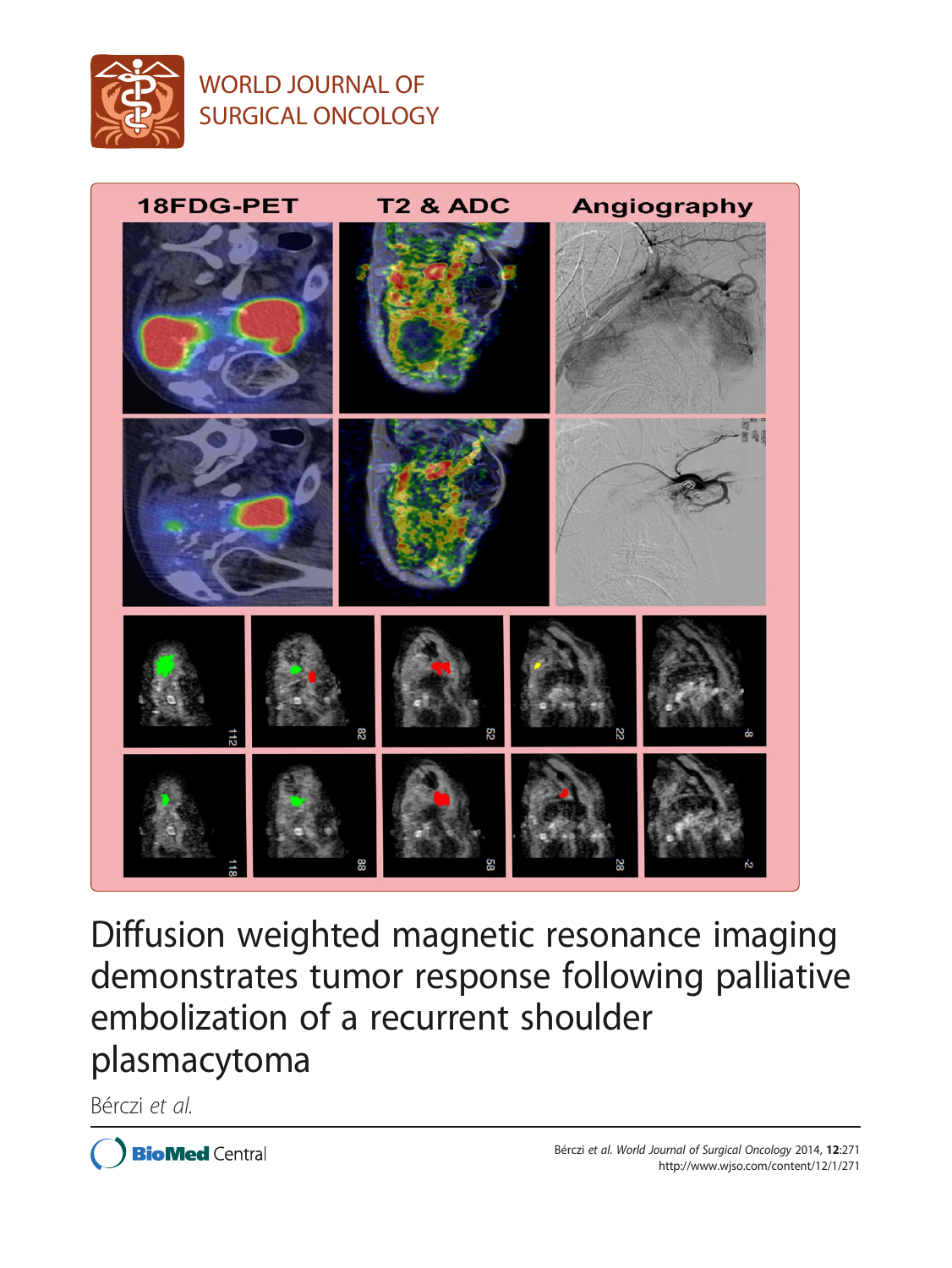### **CASE REPORT CASE REPORT CASE REPORT**



# Diffusion weighted magnetic resonance imaging demonstrates tumor response following palliative embolization of a recurrent shoulder plasmacytoma

Viktor Bérczi<sup>1\*</sup>, Gábor Rudas<sup>2</sup>, Lajos Rudolf Kozák<sup>2</sup>, Tamás Györke<sup>3,5</sup>, Gábor Mikala<sup>4</sup>, Tamás Masszi<sup>4,6</sup>, Ildikó Kalina<sup>1</sup> and Pál Novák Kaposi<sup>1</sup>

#### Abstract

We report the palliative embolization and functional imaging follow-up of a recurrent shoulder plasmacytoma. The multiple myeloma patient complained of severe pain and discomfort, while he could not tolerate further chemotherapy. The left shoulder lesion had earlier received a high dose of irradiation. Thus, the well-vascularized lesion was embolized via feeding arteries branching off from the left subclavian artery in two sessions. The patient's symptoms rapidly improved post-embolization and the serum free light chain ratio stabilized at a lower level. The follow-up magnetic resonance image showed increased diffusivity in previously restricted tumor foci. This has negatively correlated with the decreased fludeoxyglucose uptake on PET, suggesting post-embolization necrosis.

Keywords: plasmacytoma, transcatheter arterial embolization, DWIBS, MRI, PET-CT, tumor response, bortezomib, palliative treatment

#### Background

The first results for the selective transcatheter arterial embolization (TAE) of bone tumors were reported in 1975 [\[1](#page-4-0)]. Since then, TAE has been successfully used to control symptoms in patients with either primary or metastatic disease. Nevertheless, TAE does not have a role in the standard treatment of plasma cell lesions. In the few reports available, TAE has been performed in selected cases of solitary bone plasmacytomas to reduce the risk of bleeding during surgical resection [[2,3](#page-4-0)]. Here we report that TAE promptly reduced pain and discomfort in a patient with a recurrent plasma cell tumor in the left shoulder. We chose TAE because the patient had already received the maximum dose of local irradiation and could not tolerate further chemotherapy. Functional studies, including diffusion weighted magnetic resonance imaging (MRI) with background subtraction (DWIBS) as well as



#### Case presentation

A 58-year-old man was first diagnosed with solitary plasmacytoma of the left scapula 19 years ago. At the time he was treated with radiation therapy. The tumor had recurred multiple times, for which a total dose of 38 Gy of local irradiation was administered. A second lesion occurred in the right acetabulum. Afterwards, the patient was treated with multiple cycles of combination chemotherapy, and twice with autologous stem cell transplantation (Additional file [1:](#page-4-0) Table S1). In spite of all therapeutic efforts, the disease did not go into full remission. During the last episode of recurrence, after two cycles of effective salvage with a VDT-PACE combination (bortezomib-dexamethason-thalidomide-cisplatine-doxorubicine-cyclophosphamide-



© 2014 Bérczi et al.; licensee BioMed Central Ltd. This is an Open Access article distributed under the terms of the Creative Commons Attribution License [\(http://creativecommons.org/licenses/by/4.0\)](http://creativecommons.org/licenses/by/4.0), which permits unrestricted use, distribution, and reproduction in any medium, provided the original work is properly credited. The Creative Commons Public Domain Dedication waiver [\(http://creativecommons.org/publicdomain/zero/1.0/](http://creativecommons.org/publicdomain/zero/1.0/)) applies to the data made available in this article, unless otherwise stated.

<sup>\*</sup> Correspondence: [berczi@hotmail.com](mailto:berczi@hotmail.com) <sup>1</sup>

Department of Radiology and Oncotherapy, Semmelweis University, Üllői út 78/a, H-1082 Budapest, Hungary

Full list of author information is available at the end of the article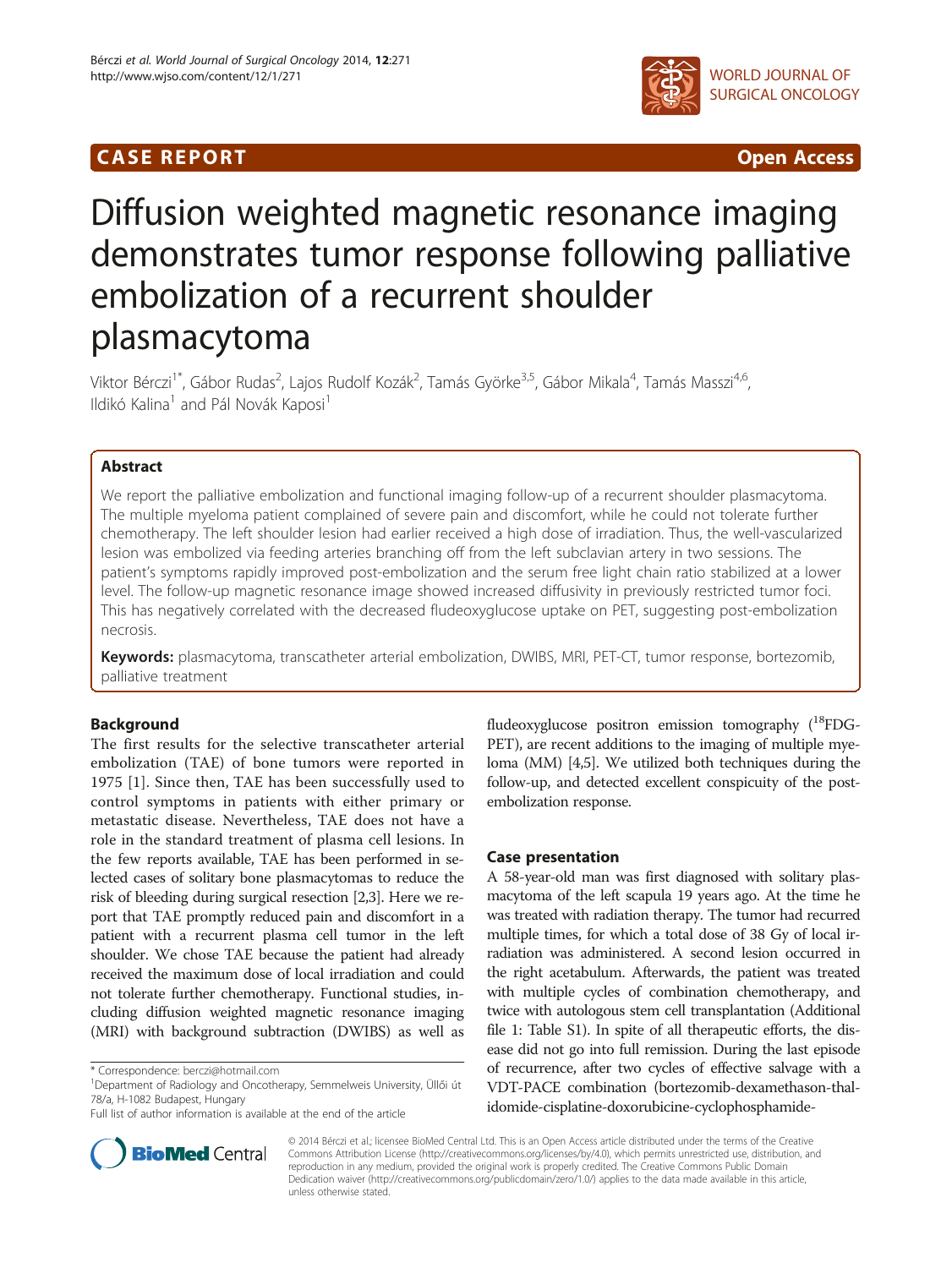<span id="page-2-0"></span>etopozide), the regimen had to be stopped due to the sustained thrombocytopenia.

The patient continued to complain of significant pain, and restricted movements of the upper limb. Computed tomography (CT) and MRI scans showed a multifocal tumor in the left scapula, which extended into the axilla thus, surgical resection was impossible. At this point, we decided to use TAE to achieve fast control of the patient's symptoms. Angiography showed the lesion was well vascularized (Figure 1A). Embolization of the lesion was performed in two sessions; feeding arteries branching off from the left subclavian artery were selectively catheterized from a right femoral puncture and a left brachial puncture, and the tumor vessels were embolized to stasis (Figure 1B) with 350 to 550 μm Contour® PVA particles (Boston Scientific, Natick, MA, USA). Intravenous pethidine was administered for analgesia. The platelet

count was 161 K at the time of the procedure. We neither observed bleeding nor any neurological deficit in association with the embolization. The post-procedural period was uneventful; and the patient was released to home on the next day.

The baseline and the consecutive MRI examinations were performed on a 3 T Philips Achieva scanner (Philips Healthcare, Eindhoven, the Netherlands) using DWIBS  $(b = 0, 800, 1300)$  and contrast enhanced sequences. The lesion's size remained stable after the embolization. Meanwhile, DWIBS showed increasing diffusivity in some previously diffusion restricted tumor foci (Figure 1C,D). We co-registered ADC maps with T2 weighted images, and identical regions of interest (ROI) were drawn around representative tumor areas for quantitative analysis (Additional file [2:](#page-4-0) Figure S1). PET-CT showed low ADC areas had overlapped with metabolic hot spots

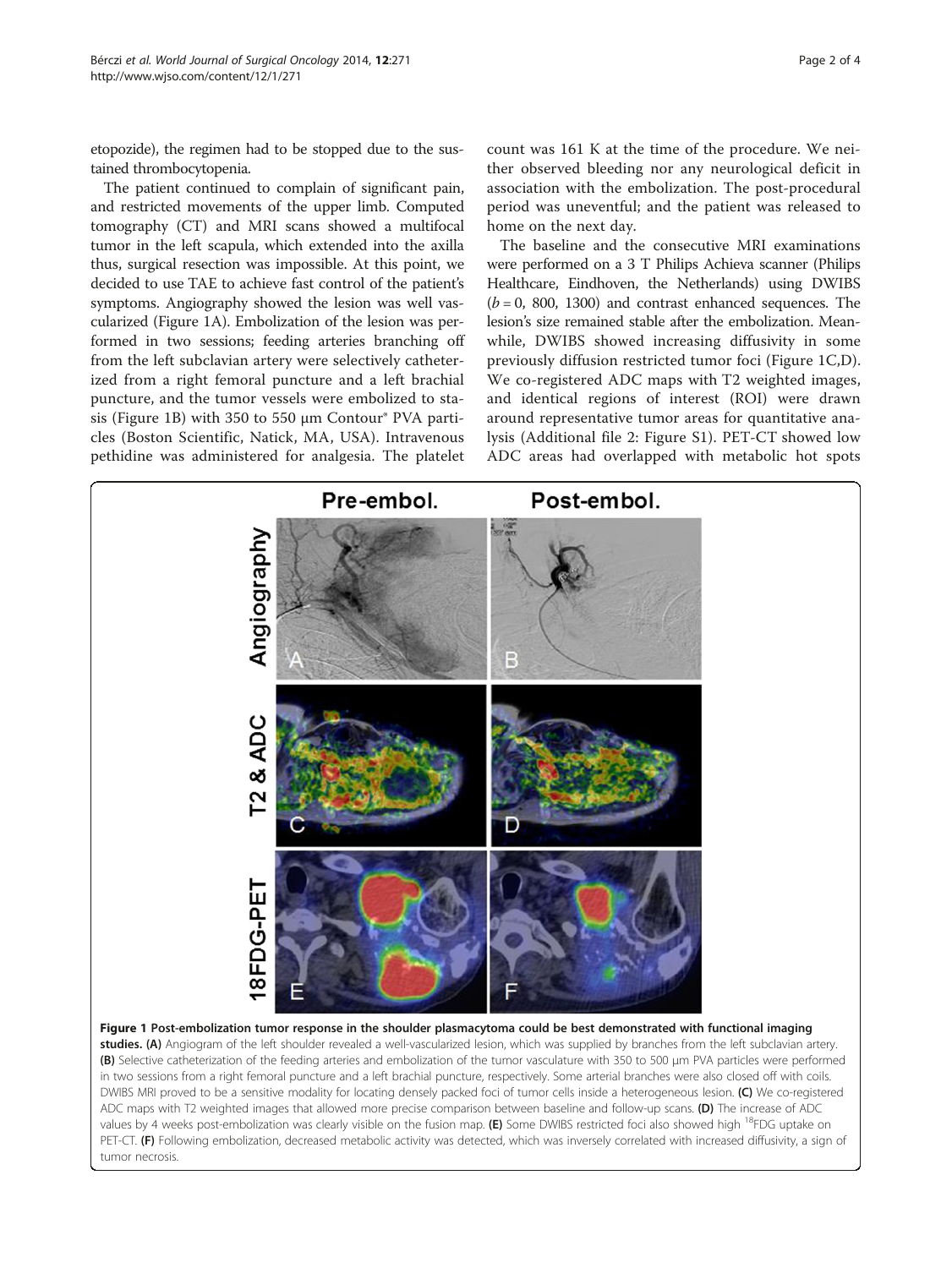and some 18FDG avid foci lost tracer uptake postembolization. Interestingly, there was a negative correlation between decreasing metabolic activity and increasing diffusivity in these areas (Figure [1](#page-2-0)E,F), indicating cell loss. Serum electrophoresis showed monoclonal free lightchain κ (FLCκ) levels had also regressed (Table 1).

At follow-ups, the patient reported only moderate discomfort and occasional use of pain medication, and remained relatively symptom free for 6 months. Unfortunately, after temporary improvement, the plasmacytoma became again symptomatic and required additional chemotherapy by 14 months.

#### Conclusions

Plasma cell tumors are highly radiation sensitive; thus, radiotherapy is the primary choice of treatment [[6](#page-4-0)]. Occasionally, surgery is combined with radiotherapy to prevent pathological fractures, or to remove a lesion completely. Distant bone lesions and bone marrow involvement may indicate progression to MM. These cases require systemic chemotherapy or stem cell transplantation. Although palliative TAE can be performed for both primary and metastatic bone tumors, this technique is rarely used to treat myeloma lesions. In a couple of cases, solitary bone plasmacytomas have been embolized pre-operatively to reduce bleeding [\[2,3\]](#page-4-0).

In our patient, the left shoulder region had already received a high dose of irradiation. Combination salvage chemotherapy had to be stopped after the second cycle as the patient developed severe thrombocytopenia and polyneuropathy. The tumor diffusely infiltrated the scapula as well as the axilla; therefore, a surgical consultation deemed the lesion non-resectable.

We contemplated that TAE could provide quick local control of the patient's symptoms. Embolization with PVA microspheres is a well-established palliative technique. The rationale of selective TAE is to inject small thrombogenic particles into tumor arterioles causing ischemic necrosis and reducing micro-bleeding, thus reducing symptoms [[7](#page-4-0)]. An angiogram showed a well-vascularized tumor suitable for embolization. TAE was also readily

Table 1 Results of serum electrophoresis

| <b>Clinical status</b>    | Follow-up time (weeks) FLCK (mg/l) <sup>b</sup> $k/\lambda$ ratio <sup>b</sup> |      |       |
|---------------------------|--------------------------------------------------------------------------------|------|-------|
| Baseline                  |                                                                                | 4570 | 4009  |
| Chemotherapy <sup>a</sup> |                                                                                | 145  | NА    |
| Pre-embolization          | 285                                                                            | 913  | 78.7  |
| Post-embolization 31      |                                                                                | 349  | 8.18  |
| Control                   | 35                                                                             | 350  | 36.57 |

The characteristic free kappa light-chain (FLCκ) level returned close to the normal range after embolization.

<sup>a</sup>The test was taken following two cycles of VDT-PACE chemotherapy. bThe normal range is 3.3 to 19.4 mg/l for FLCk and 0.26 to 1.95 for the k/λ ratio.

available in our institution, the risk of complications was minimal and embolization did not preclude other therapeutic efforts.

The results of the embolization were apparent on radiologic follow-ups. The lesion's size remained stable. Meanwhile, a partial response was detected with functional studies. MRI is a frequently used morphologic imaging modality for MM specifically, to detect bonemarrow involvement. DWIBS is a sensitive tool, which can identify highly cellular myeloma lesions, as they characteristically show restricted diffusion [\[4\]](#page-4-0). According to a recent study, ADC values in skull tumors inversely correlate with cellularity and could be used to differentiate between malignant and benign bone lesions [\[8](#page-4-0)]. We found multiple diffusion restricted foci inside the shoulder lesion and hypothesized that these corresponded to nests of viable plasma cells inside a heterogeneous tumor, although histological samples were not available for confirmation. Average pre-treatment ADC values in these foci ranged between 0.7 and  $1.0 \times 10^{-3}$  s/mm<sup>2</sup> at 3 T, which is similar to malignant lesions of the skull, and to metastatic lesions in MM [[4,5,8](#page-4-0)]. Horger et al. described that DWIBS is not only able to locate intramedullary foci in MM, but can also detect a short-term response following chemotherapy [\[4\]](#page-4-0). Messiou et al. reported that ADC values showed a significant increase for MM bone lesions 4 to 6 weeks after systemic treatment [\[5\]](#page-4-0). We confirm that DWIBS can be used to monitor the post-embolization response in plasma cell lesions, as we observed significantly increased ADC values in multiple foci. Embolization-induced cell death and cellular dehydration are the most likely explanation for the observed diffusivity changes.<br><sup>18</sup>FDG PET is considered the most reliable method for

detecting early treatment response in MM [[9\]](#page-4-0). Interestingly, we found a negative correlation between decreased FDG uptake and increased diffusivity in some tumor areas on the follow-up scans. We speculate that the ischemia resulted in cell loss, cellular dehydration and low glucose uptake following embolization. Similar results were reported in a preliminary study by Byun et al., who compared 18FDG-PET with diffusion-weighted MRI following neoadjuvant therapy for osteosarcoma [[10](#page-4-0)]. They found that SUV and ADC were negatively correlated, while PET and diffusion-weighted MRI predicted the histological response with similar accuracy.

Clinically, the patient's symptoms significantly improved following TAE. The decreased serum immunoglobulin ratio indicated a reduction in the tumor mass. This was in part the results of the embolization; however, previous chemotherapy could have also contributed to the systemic effect. Importantly, the TAE achieved temporary control of symptoms for almost 6 months. During this period, the bone marrow reserve could